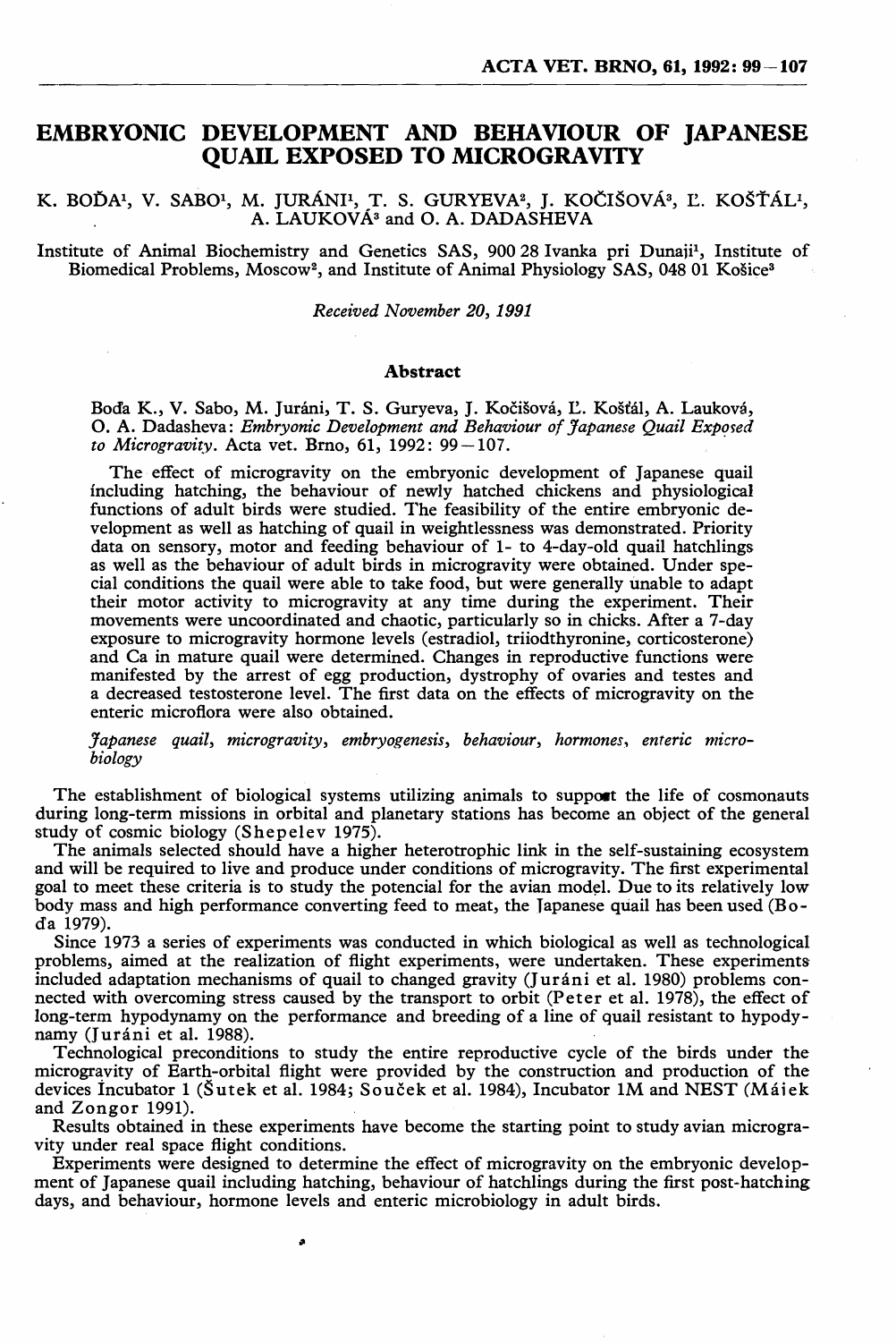The first experiment Incubator 1 was conducted in the automated biological satellite, Cosmos 1129, in October 1979. It provided for a 12-day experiment. In each of three groups (flight experiment, synchronous and laboratory controls) 60 eggs were used. Eggs were obtained from the Institute of Biomedical Problems in Moscow. They were collected within 3 days and kept at 10°C before the experiment was started. In the flight experiment, the eggs placed into the incubator (3 d prior to start) were kept at 19 °C. Their age on the day of spaceship launching was  $3-5$  d.<br>After the start the eggs were kept at  $23-25$  °C until the incubator was put to operation (i. e. 10th dav of flight). The synchronous and laboratory control eggs were stored for 10 days at 10 °C before their incubation was started. In the flight and synchronous control the eggs were placed in the device Incubator I while the control in a laboratory incubator.

After the landing of the satellite, that due to the breakdown of the parachute, had to endure a 160 G shock, the embryonic material was immediately taken from 40 broken and 2 intact eggs. The remaining 18 intact eggs were placed in a transport incubator and delivered to the Laboratory in Moscow. Due to embryo mortality, incubation failed to continue after the landing of the satellite. Histological examinations of embryonic tissues were performed.

The second experiment Incubator 2A was carried out in 1990 (March 4 to 24, i. e. 21 days), on the orbital station MIR in the module Quant 2. Forty-three eggs were used in the flight experiment as well as in a synchronous control. These eggs originated from the 12th generation of a selected line of Japanese quail resistant to hypodynamy, bred at the Institute of Animal Biochemistry and Genetics, Slovak Academy of Sciences, Ivanka pri Dunaji. After a 12-day storage time at 9.5 °C, the eggs for the flight experiment were transported to the orbital station in a special container (Fig. 1). The synchronous control experiment was carried out only after the flight experiment and the conditions in the maquette of the orbital station were similar to those in the

> orbital station MIR. Simultaneously, the laboratory control trial was carried out using a standard incubator.

•

•

•

•

•

To study the sequential dynamics of embryogenesis 8 eggs were fixed, 2 from each stage at day 4, 8, 12, and 16 of embryogenesis. Thirty-five eggs were incubated for the entire 17-day period of embryogenesis. After hatching, the quail were placed in the NEST (Boda et al. 1991) where their behaviour was studied in the following 4 days. The birds were then fixed in 96  $\%$  alcohol for morphological examinations.

The third experiment Incubator 2B was conducted from August 1 to 9, 1990 on the orbital station MIR using adult quail. In each of the three respective groups 4 quail were used (3 females and 1 male). The spaceship was launched on August 1, 1990 and on August 3 it joined the orbital complex MIR. The quail were transferred to the station MIR in transport containers on the same day and placed in the module Quant 2 in the NEST device.

Knowing of the inability of hatched quail to orientate in the microgravity environment in Experiment 2, a special harness was developed and used with the adults. They were harnessed and attached near the feeding tube. The general behaviour of harnessed as well as of non-harnessed birds in three experimental groups including feeding and mating behaviour were investigated.

On August 8, 1990 the quail were transferred back to the transport container and on August 9 they were returned to Earth. Ethological exa-Fig. 1. Transport container for quail eggs unusation were conducted and then 3 quail

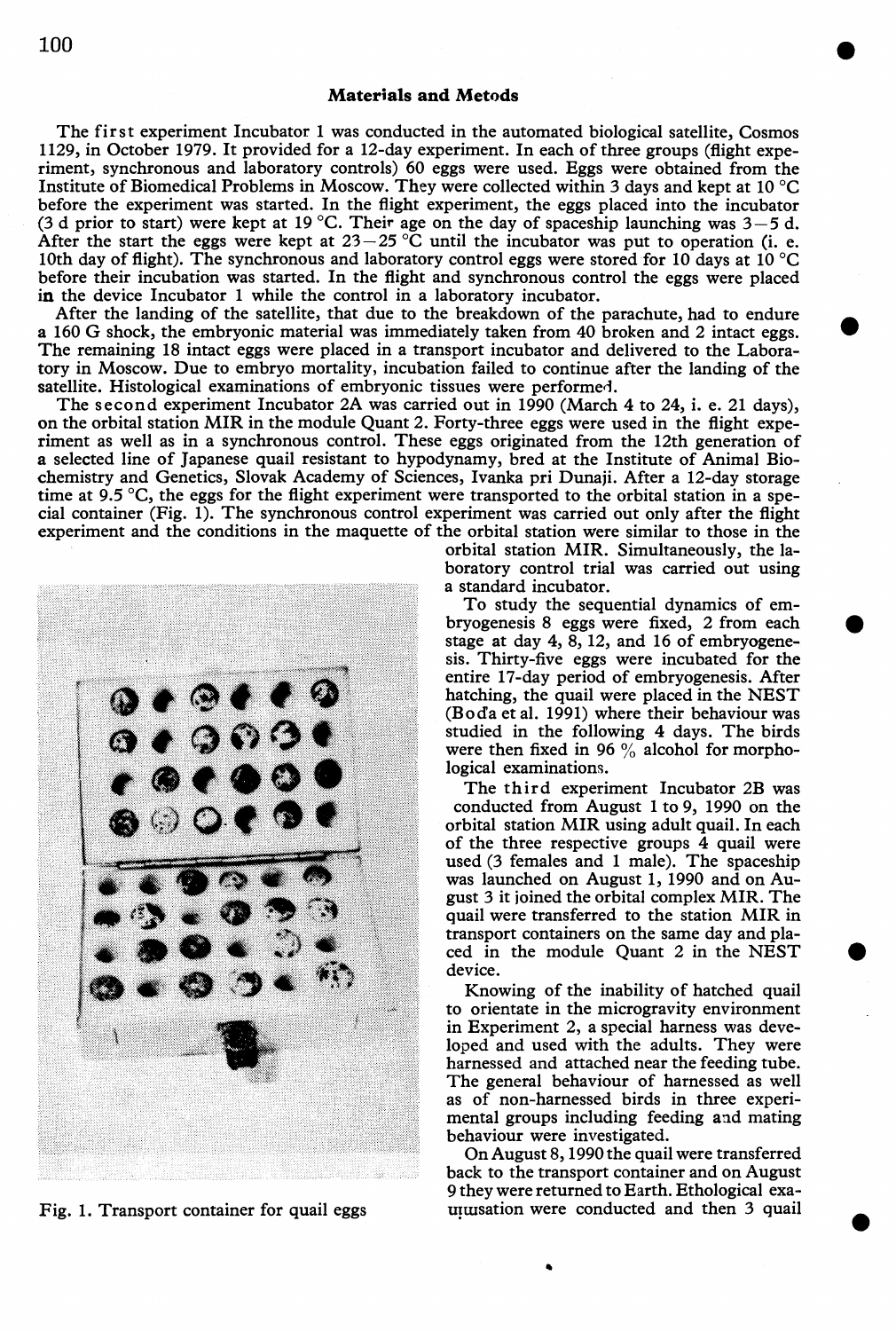



Fig. 2. Embryo development and mortality until day 12 of incubation.  $FE - flight$  experiment,  $SC -$  synchronous control,  $LC$ laboratory control



(2 females and 1 male) were killed by decapitation, 1 female immediately after landing, and another female and male the following day in the laboratory in Moscow. Blood was collected to examine plasma Ca, corticosterone, testosterone, estradiol and triiodthyronine (Jurani et al. 1980, 1983). For histologic and electromicroscopic studies, samples from muscles (m. gastrocnemius) and testes were taken. Histochemically the activities of alkaline and acid phosphatases and non-specific esterase were studied. The enteric microflora was investigated in crop and caeca samples collected from 2 birds of each group. The samples were immersed in glycerol-phosphate buffer  $(1:1)$ and stored in dry ice.

### **Results and Discussion**

Experiment Incubator  $1 - 12$ -day Embryonic Development of Japanese Quail Under Microgravity Conditions

Results of the Incubator 1 experiment are presented in Fig. 2. The data indicate that embryogenesis was supported in the incubator: the flight experiment 33  $\%$ , the synchronous control 71.9 %, and the laboratory control 92.8 %, the embryos reaching the developmental stage of 9 to 12 days.

Mortality was highest in incubator days  $1-\overline{4}$ , especially in the flight experiment where it was 56.4 % (synchronous control 19,3 %, laboratory control 4.8 %). At the developmental stage of  $5-8$  days, mortality was  $10.3\%$  in the flight experiment, 8.8  $\frac{6}{9}$  in the synchronous control and 2.4  $\frac{6}{9}$  in the laboratory control (Sabo et al. 1982).

Histologic investigation revealed no differences in tissues of 12-day-old embryos of the three groups (Bod'a et al. 1984, Maretta et al. 1984).

Quantitative differences in the number of developed embryos, especially between the flight experiment and synchronous control might have been caused by conditions of temperature and humidity in these groups during egg storage and also during the experiment. In the flight experiment the relative humidity varied. Mter 6 days of incubation humidity decreased due to a break-down of the humidity regulation system; it fell from  $54-62\%$  to  $30\%$  and remained at this level till the end of the experiment.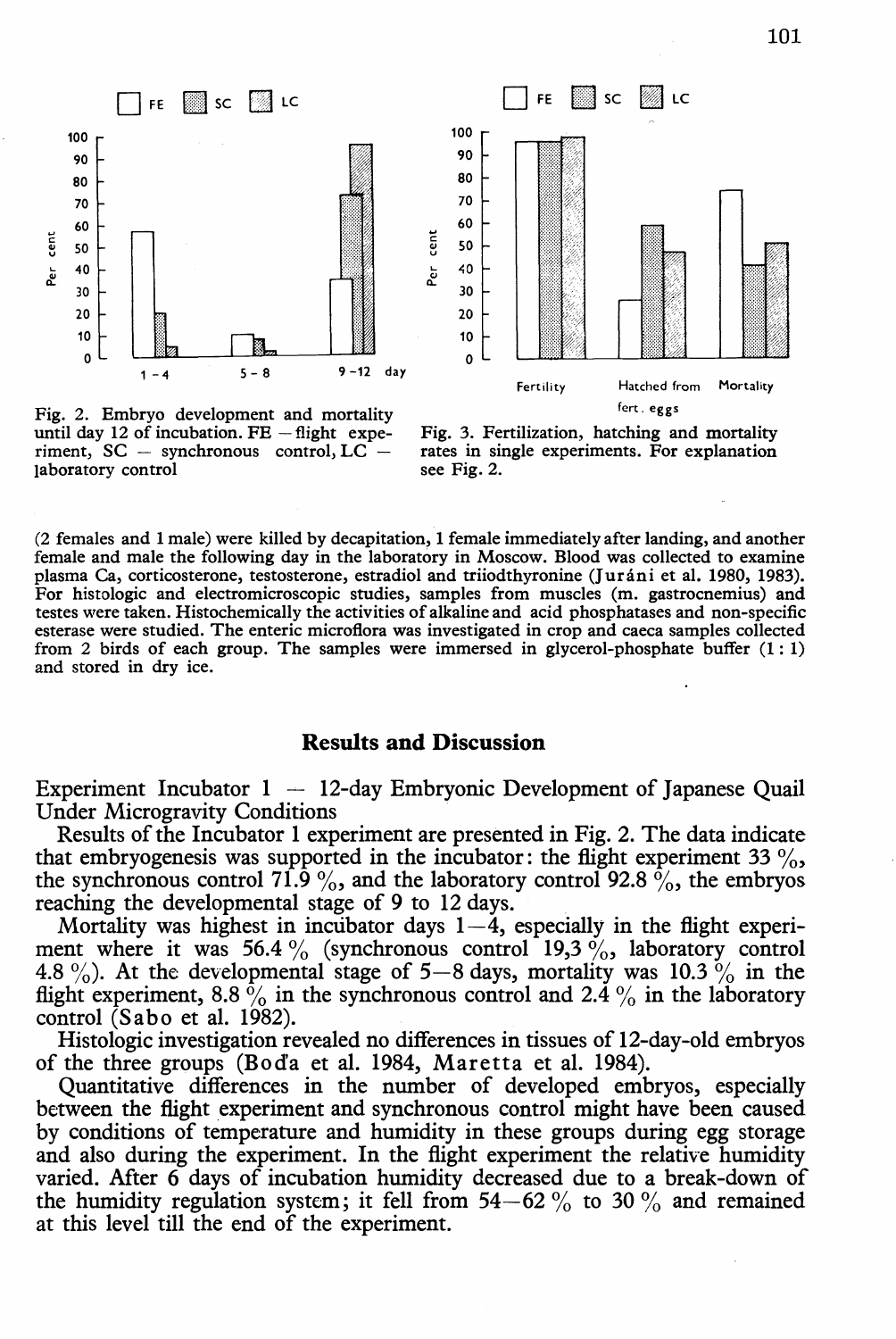The high mortality rate of embryos on day 1 to 4 of incubation in the flight experiment may have been caused by other yet unknown factors affecting early stages of embryogenesis under microgravity conditions. This is indirectly confirmed also by the results obtained from the experiment "Chix-in-Space" conducted on the American Space Shuttle Discovery. Of 16 eggs incubated  $\hat{2}$  days on Earth, then exposed to a 5-day weightlessness and, after the landing, half opened for examination and half further incubated to hatch date, not even one embryo survived to embryonic stage day 7. From those 16 eggs incubated till 9 days on Earth prior to space flight a 100  $\%$  viability was achieved (Hullinger et al. 1990).

•

•

•

•

•

Experiment Incubator  $2A -$  Embryogenesis of Japanese Quail Under - Microgravity Conditions

The knowledge obtained from the experiment on the automated biological satellite Cosmos 1129 has broad implications for studying the entire embryonic development and hatching process as well as the first days of posthatching life.

Fig. 3 demonstrates the percentage of fertilization rate and hatchability of fertilized eggs and embryo mortality in both flight experiment and control groups. Though fertilization percentage was the same in all groups the flight experiment revealed the lowest hatchability and highest mortability. No significant changes were found between the synchronous and laboratory controls. Also in this experiment quantitative differences in the embryonic development were evidenced in flight and control groups indicating that further experiments are needed to focus attention to this problem. The results presented confirm our preliminary statistical data in the earlier studies obtained shortly before the final evaluation of ovoscopic control of the incubated eggs (Boda et al. 1991).

In this experiment it was also possible for the first time to study the behaviour of newly hatched quail in weightlessness and obtain fundamental data of the animal behaviour exposed for a longer time to microgravity.

The hatched quail had all the external characteristics of a normal development, they responded to visual and auditory stimuli, and manifested motor and vocal activity. They were not able to orient to the feeding tube and they lacked the ability of orientation and motor coordination in microgravity. They were bouncing against the walls of the NEST, and their wing and leg movements caused rotation along their own axis. They had to be hand-fed a food paste by the cosmonaut immediately after hatching and thereafter (Melesko et al. 1991; Boda et al. 1991).

As it was not possible to stabilize the quail jn the NEST and feeding was solely dependent on help from the cosmonaut, the chicks were decapitated and placed into the fixative solution to later study their morphology.

Results obtained from the examination of hatched quail raise new questions and problems for cosmic biology. These center upon the apparent inability of the organism developing in microgravity to adapt itself to these conditions as far as sensory and motor coordination is concerned. Fundamentally the problem is how to manage the postembryonic development of hatchlings, apparently the keystone for completing the reproductive cycle of Japanese quail in microgravity conditions.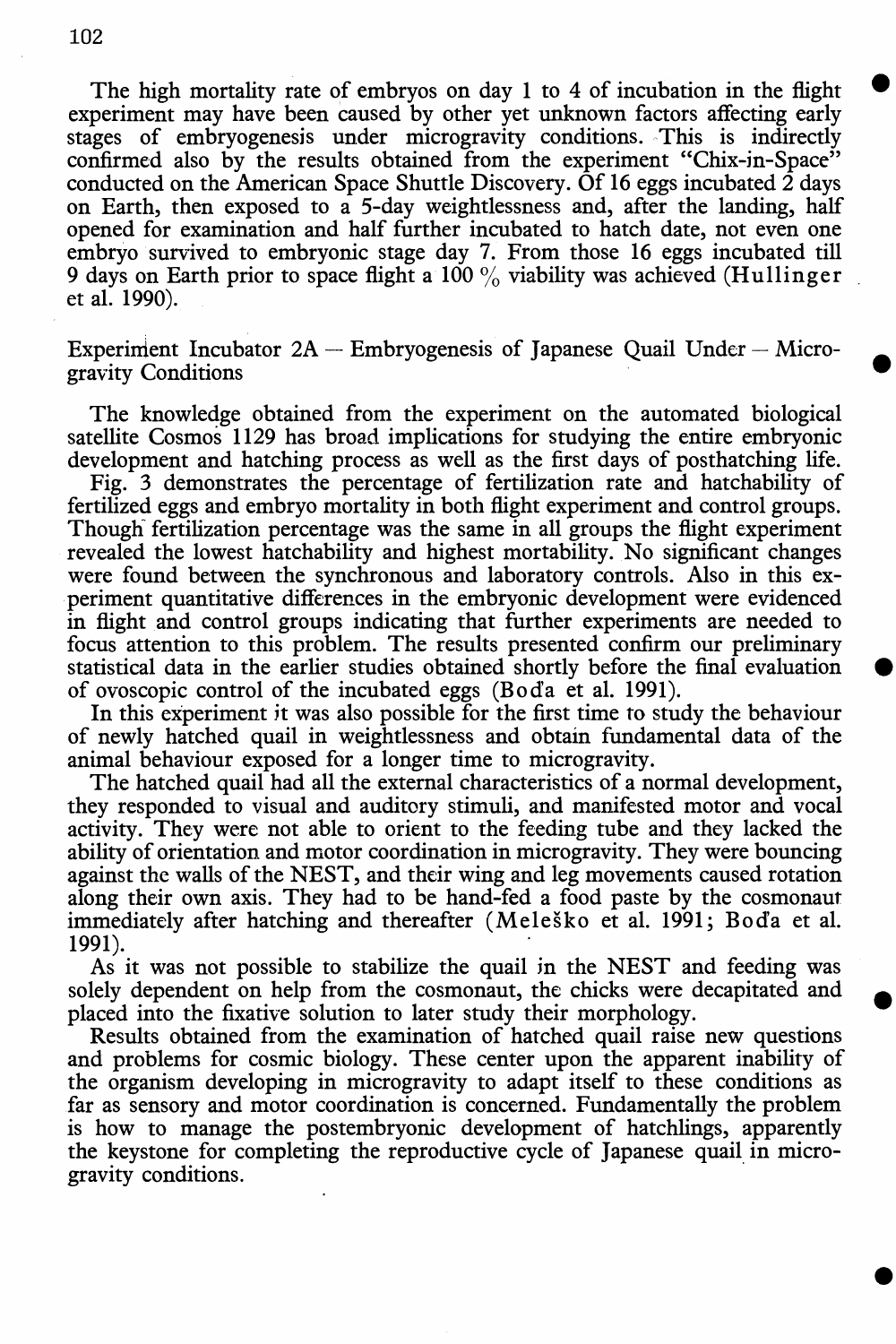

Fig. 4. Japanese quail after landing on Earth

Experiment Incubator  $2B$  - Effect of a 7-day Microgravity on Physiological Functions of Adult Japanese Quail

After the successful experiment with embryogenesis and hatching process of quail in microgravity and the initial knowledge obtained on the behaviour of hatchlings, an experiment with adult quail was designed. The object of the study was the sensory and motor behaviour of adult birds, that in contrast to the newly hatched ones, have had previous experience in the gravitational field.



Fig. 5. Dystrophic changes of the ovaries of Japanese quail of the flight experiment and control groups: No.1: flight experiment, No.2: synchronous control, No.3: laboratory control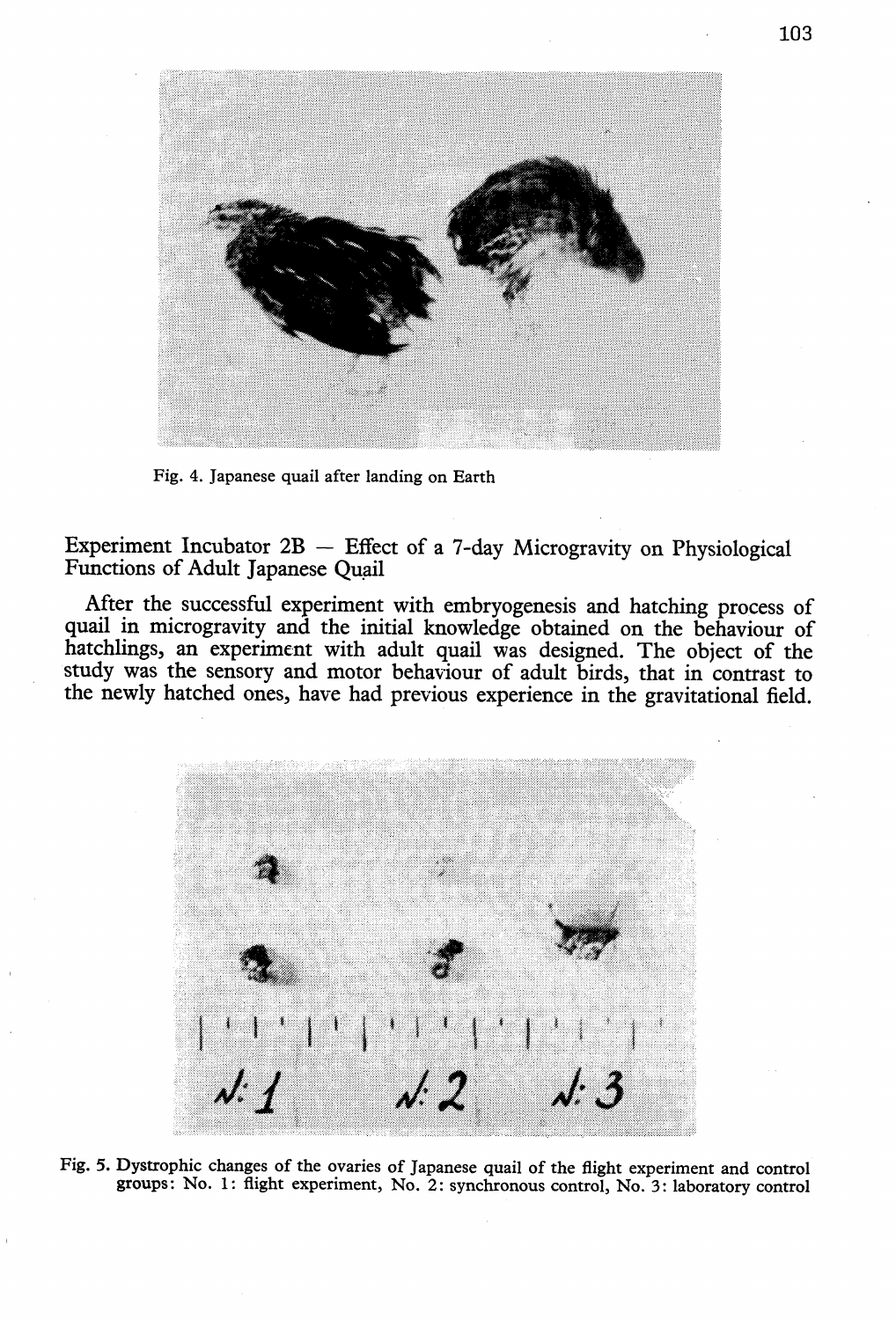Another goal was to study the feeding and mating behaviour and obtain data on structural and physiological changes in adult quail in microgravity.

•

•

•

•

•

The quail survived the space trip apparently without any serious problems and one hen has successfully laid an egg. The quail fixed to the feeding tube were able to consume food in a usual way. The non-harnessed quail lost orientation in space. However, in comparison with the newly hatched chicks, their orientation was better and their motor activity less chaotic. One of the non-harnessed birds was even able to reach the feeder and consume some food. As to mating behaviour an absolute apathy was observed in both sexes, perhaps caused by dystrophic changes in ovaries and testes.

Upon return to Earth the quail manifested an altered stature. The head hung toward the chest and the trunk leant forward (Fig. 4). When moving, they could hardly maintain equilibrium, they fell forward or deviated to the sides. Nonetheless, their reaction to food was fairly normal. During the 7-day experiment all the quail had lost some body mass (Sabo et al. 1991).

Table 1 gives the values of blood Ca, estradiol, testosterone, triiodthyronine and corticosterone.

Certain changes were seen in Ca and  $T<sub>3</sub>$  levels with a decreasing tendency in the flight experiment and synchronous control. Changes in reproductive functions were manifested by the arrest of egg production, dystrophy of ovaries and testes (Fig. 5) and a decrease in testosterone level (Table 1).

Histologically, a degeneration and depletion of spermatocytes and round spermatids were found. Electronmicroscopically; degenerative changes in gonadocyte nuclei and cytoplasm were observed. Striated muscles (m. gastrocnemius) were characterized by a decrease in density of myofibrils, their space occupied instead by mitochondria with disintegrated inner membranes. Myocyte necrosis was also noted.

Histochemical studies of alcaline and acid phosphatases revealed no changes in flight experiment quail as against controls. In the flight experiment and synchronous controls an increased activity of non-specific esterase was found, confirming the disintegration of muscle tissue. .

. These functional and morphological changes may be considered as reversible. They were observed both in the flight experiment and synchronous control indicating an involvement of the transport stress (Kočišová et al. 1991).

|                     |                         |                        | $\frac{Ca}{m\omega}$         | $\frac{\rm{erradiol}}{\rm{pmol/l}}$ | $\begin{array}{cc} \text{testo} & \text{error} \\ \text{nmol/l} \end{array}$ | $T_{\rm is}$ <sup>*</sup> | $\begin{array}{c} \mbox{corticoste-}\\ \mbox{rone ng/ml} \end{array}$ |
|---------------------|-------------------------|------------------------|------------------------------|-------------------------------------|------------------------------------------------------------------------------|---------------------------|-----------------------------------------------------------------------|
| Flight experiment   | 9.8.<br>10.8.<br>11.8.  | $\mathsf{P}$<br>б<br>Ŷ | 0.74<br>1.02<br>$\cdot$ 1.22 | 181<br>181                          | 0.585                                                                        | 0.078<br>0.095            | 90,50<br>18,35<br>57.64                                               |
| Synchronous control | 14.8.<br>15.8.<br>16.8. | ¥<br>$\frac{3}{2}$     | 1.00<br>1.39<br>3.30         | 229<br>155                          | 0.835                                                                        | 0.527<br>0.632<br>1.279   | 42.81<br>41.38<br>12.54                                               |
| Laboratory control  | 13.8.<br>13.8.          | ě<br>đ                 | 1.13                         | 152                                 | 3.42                                                                         | 0.093<br>1.032            | 70.7<br>42.46                                                         |

Table 1

Ca and hormone levels in Japanese quail in the experiment Incubator 2

Note:  $T_a$  - triiodthyronine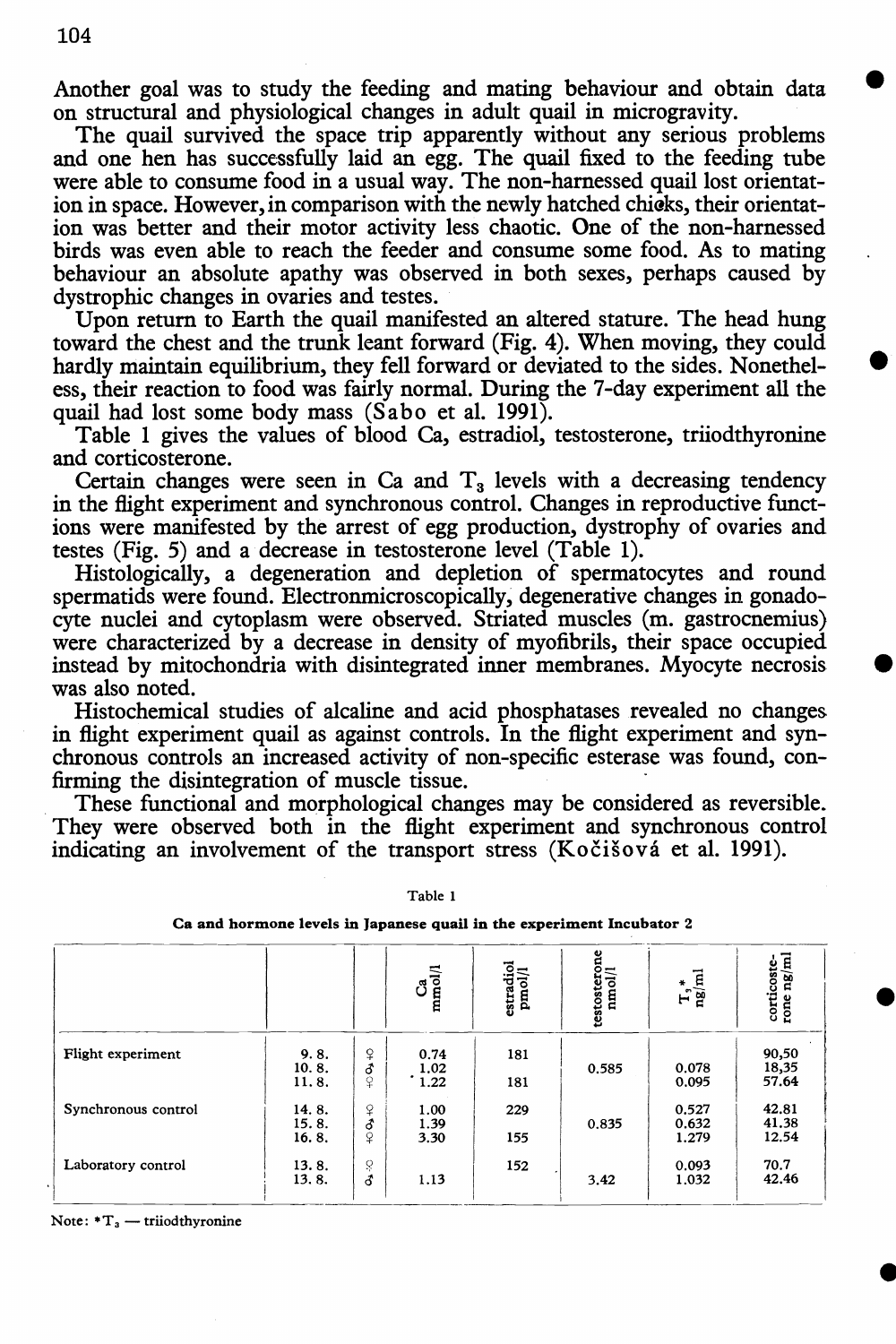

Fig. 6. The male hatched from the egg laid by a quail hen during the orbital station flight

In the crop and caecum content of Japanese quail total counts of lactobacilli, enterococci, streptococci and *E. coli* in two birds of each group were observed.

Significant differences among experimental groups were noted only in *E. coli*  counts that were higher in the flight experiment as compared to laboratory control.

The isolated microbes were further identified as follows: 3 staphylococcal strains were classified as *Staphylococcus gallinarum* sp., 2 strains as *Enterococcus gallinarum* sp., and 7 strains as *E. faecium* sp. The remaining strains were not typed. The isolates showed low urease and protease activity and no amylase activity.

Most of the strains were resistant to penicillin. The presence of plasmids did not confirm the resistance of isolated strains (Lauková, personal communication).

One quail hen of the flight experiment group was left alive and included in the breeding flock. On day 6 after the return to Earth this hen laid the first egg,. proving the reversibility of changes observed in the ovaries of the 2 dissected birds. From subsequently laid eggs, healthy chicks were hatched.

Mter a 7-day exposure to weightlessness, the egg laid during the orbital flight was returned to Earth and incubated. From this egg a cockerel was hatched and developed to become a healthy individual (Fig.  $6$ ) that has parented a number of offspring. .

# Vplyv mikrogravitácie na embryonálny vývoj a správanie japonských prepelic

Bol sledovany vplyv mikrogravitacie na embryonalny vyvoj japonskej prepelice včítane liahnutia, na správanie vyliahnutých kurčiat a na fyziologické funkcie dospelých prepelíc. Bola dokázaná možnosť celého embryonálneho vývoja i liahnutia prepelic v stave beztiaze. Ziskali sa prioritne poznatky 0 senzorno-motoric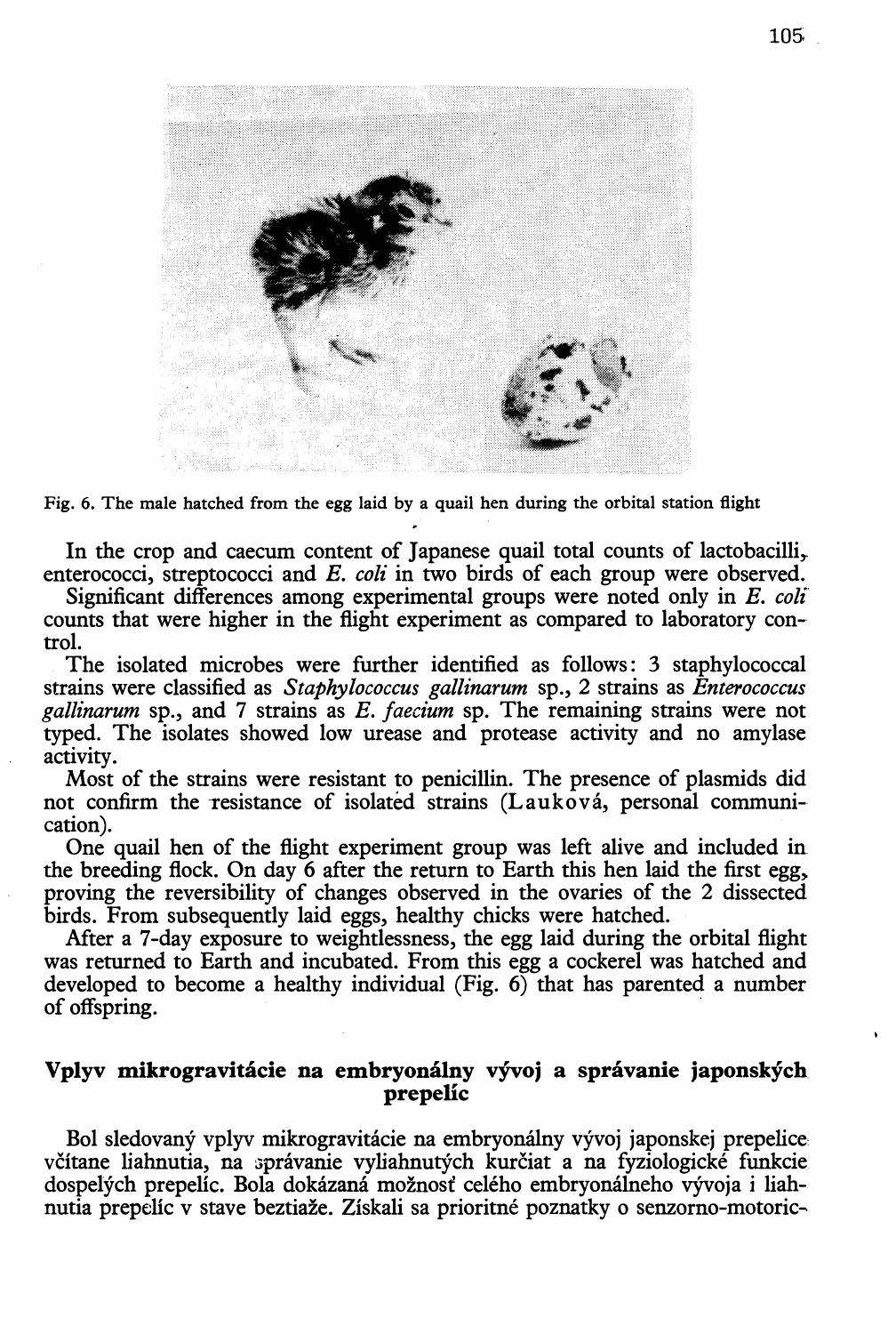kom a potravinovom správaní prepelíc vo veku  $1-4$  dni postembryonálneho života a správaní dospelých prepelíc v podmienkach mikrogravitácie. Prepelice boli schopné za určitých podmienok prijímať krmivo, no nedokázali sa v priebehu sledovanej doby pohybove adaptovai v mikrogravitacii. Ich pohyby boli nekoordinované a chaotické, čo sa prejavilo zvlášť výrazne u kurčiat. U dospelých prepelíc boli po 7-dňovej expozícii v mikrogravitácii získané predbežné výsledky o hladinách hormónov (estradiol, triodthyronin, kortikosteron) a Ca. Zmeny reprodukčných funkcií sa prejavili zastavením znášky, dystrofiou vaječníkov a semenníkov a zníženou hladinou testosteronu. Získali sa prvé výsledky o vplyve mikrogravitácie na mikroflóru TT.

### ,BnMSlHMe **MMKporpaBMTaqMM Ha 3M6pMoHanbHoe pa3BMTMe M nOBe.QeHMe • SlnOHCKoro nepenena**

Проводили исследования микрогравитации на эмбриональное развитие японского перепела, включая вылупление, на поведение вылупившихся цыплят и физиологические функции взрослых перепелов. bblna YCTaHOBneHa B03MO>KHOCTb Bcero 3M6pHoHanbHoro pa3BHTHSI H Bblлупления перепелов в невесовом состоянии. Получили приоритетные результаты по сенсорно-двигательному и пищеварительному поведению перепелов в возрасте 1 - 4 суток постэмбриональной жизни и поведению взрослых перепелов в условиях микрогравитации. Перепелы были в определенных условиях в состоянии принимать пищу, однако в исследуемый период были не в состоянии приспособить движения в микрогравитации. Их движения отличались некоординипрованностью и хаотичностью, что особенно выразительно проявлялось у цыплят. У взрослых перепелов после семисуточного нахождения в микрогравитации получили предварительные результаты уровней .гормонов (эстрадиол, трииодтиронин, кортикостерон) и Са. Изменения репродукции нашли проявление в прекращении яйцекладки, дистрофии яичников и семенных желез и в понижении уровня тестостерона. Получили первые результаты по влиянию микрогравитации на **имикрофлору пищеварительного аппарата.** 

#### References

- BOĎA, K.: Will yielding animals fulfil their function also under cosmic conditions? (in Slovak): Technická práca XXI, 6, 1979, 23–27<br>BOĎA, K. – BELÁK, M. – MARETTA, M. – KOČIŠOVÁ, J.: Study of Japanese quail embryo-
- genesis under weightlessness (in Russian); In: Cosmic Biology, Gravitational Physiology, SAS, Institute of Animal Physiology Kosice, 1984, 263-274
- BOĎA, K.–MELEŠKO, G. I.–SABO, V.–ŠEPELEV, E. Ja.–GURJEVA, T. S.–JURÁ-NI, M. - KOŠŤÁL, L.: Embryonic Development of Japanese Quail Under Microgravity
- Conditions. The Physiologist, *S*-34, 1991, 59-61<br>BOĎA, K.-KOŠŤÁL, E.-GURJEVA, T. S.-SABO, V.-JURÁNI, M.-DADASHEVA, O. A.: Behaviour of Japanese Quail Under Conditions of Weightlessness (in print)
- .HULLINGER, R. L.-VELLINGER, M. C.-SHARP, P. E.: Avian Embryogenesis in Microgravity Aboard Shuttle STS-29: Embryonic Survival and Measurement of Developmental Age. ASGSB Bulletin, Vol. 4, No.1, 1990, 27
- JURÁNI, M.–VÝBOH, P.–LAMOŠÓVÁ, D.–BOĎA, K.–NVOTA, J.: Neurophysiological Response of Japanese Quails to a Short- and Long-term Restraint. In: Scientific Works of the

•

106